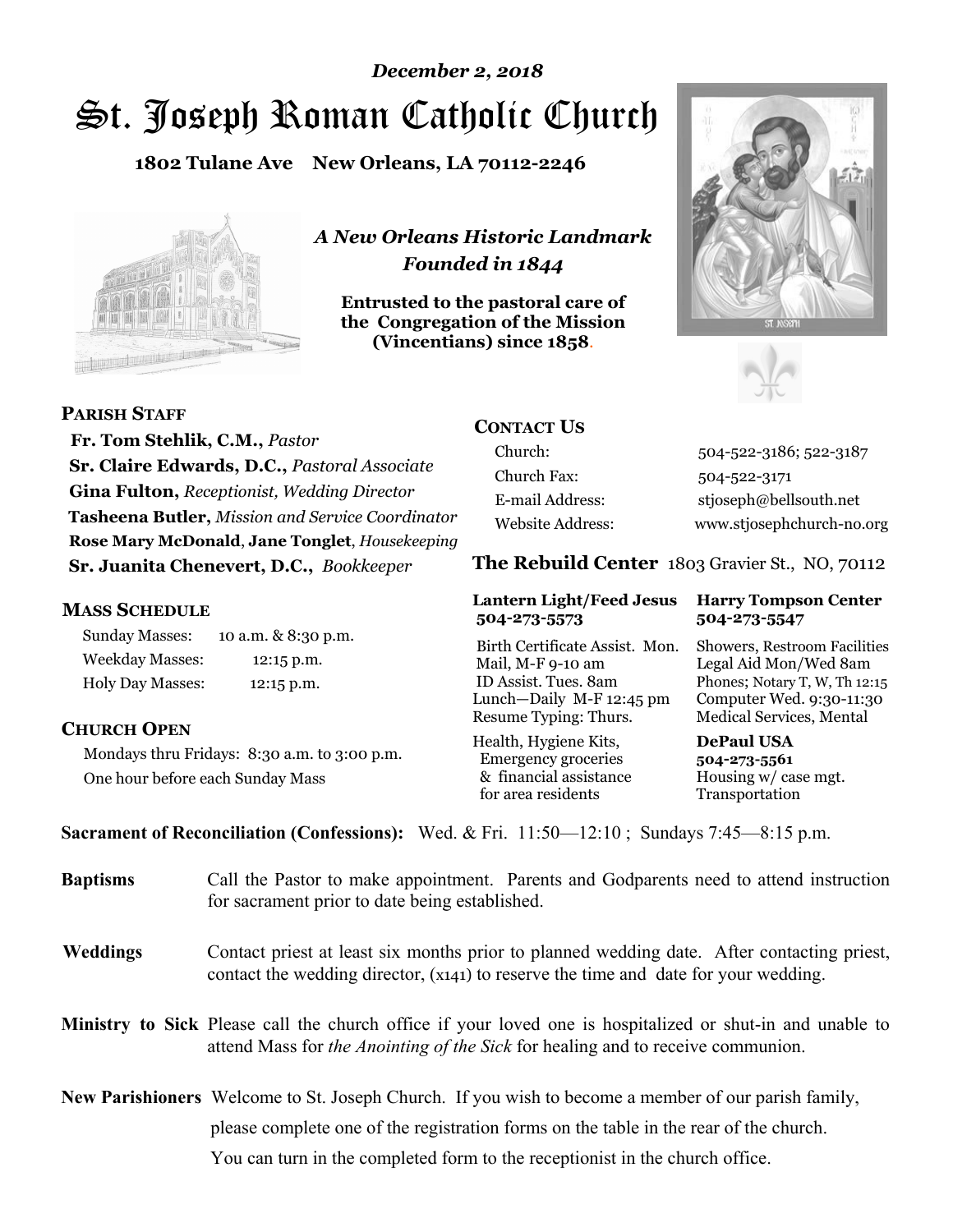## First Sunday of Advent December 2, 2018



 **10:00 am Christina McNulty +; Brent Parker +; Mel Schiro** 

 **8:30 pm** *St. Joseph Parishioners and Benefactors*

| Monday, December 3, 2018—St. Francis Xavier  |
|----------------------------------------------|
| 12:15 p.m. <b>J. F. Thompson</b> $(+)$       |
| Tuesday, December 4, 2018—St. John Damascene |
| $12:15$ p.m. Mia Montelibano $(+)$           |
| Wednesday, December 5, 2018—                 |
| 12:15 p.m. Gloria Keller $(+)$               |
| Thursday, December 6, 2018—St. Nicholas      |
| 12:05 p.m. Joseph J. Schiro $(+)$            |
| Friday, December 7, 2018-St. Ambrose         |
| 12:15 p.m. Joseph Morales, Jr. $(+)$         |

#### **READINGS FOR THE WEEK**

 *Sunday, Dec. 2* **One in Faith #956**  Monday: Is 2:1-5; Ps 122:1-9; Mt 8:5-11 Tues.: Is 11:1-10; Ps 72:1- 17; Lk 10:21-24 Wed.: Is 25:6-10; Ps 23:1-6; Mt 15:29-37 Thurs.: Is 26:1-6; Ps 118:1, 8-27; Mt 7:21, 24-27 Friday: Is 29:17-24; Ps 27:1-14; Mt 9:27-31 Saturday: Gn 3:9-15, 20; Ps 98:1-4; Lk 1:26-38 Sunday: Bar 5:1-9; Ps 126:1-6; Phil 1:4-6, 8-11; Lk 3:1-6

#### **YOUR PRAYERS ARE ASKED FOR THE FOLLOWING PARISHIONERS , WHO ARE IN NEED OF HEALING:**

 Anthony Blaise, Clarke Bordelon, Lawrence & Mamie Brown, Cheryl Butler, Beverly Cook, John Caron, John Gebbia, Sylvia Daily-Powell, Joseph Delay, Bernardine Dupre, Terry Eggleston, Linda Elwood, Heather Faircloth, Winston Falgout, Frances Fiegler, Darrell & Ramona Ford, Mark Eiserloh, Shirley Gaither, Roselyn Hansen, Madonna Hayden, Sarah Hollier-Watkins, Jim Karam, Bette & Ken Kussman, Nowell Lacking, Landy Lanza, James Leung, Andrew Marino, Sara Marino, Priscilla Martin, Karen McCoy, Hazel McMiller, Donna Moore, Susan Orkus; Tina Roderfeld, Pippy Sanders, Anita Schexnayder; Louise Sonnier, Malcolm Taylor, Mel & Gaspar Schiro; Fr. Tom Stehlik, CM Jane Tonglet, Fritz Tripkovich, George Tripkovich, Georgiana Prevost, Marion Vaughn, Juanita Ware, Warren Webster, Cathleen Ward, Helen Wilson, Mary Willis, Lynn Williams, Monica Whitherspoon, Charlie & Joanne Slocum, Mike Yazbeck.

#### **SANCTUARY CANDLE AND MASS INTENTIONS**

 The Sanctuary Candle is burning this week to pray for the eternal rest for **A. Dennis Keller and Joseph Morales, Jr.** To reserve a date to burn the Candle in memory of someone or for a special intention, please call the church office (522-3186). The Sanctuary Candle offering is \$15 for two weeks. The offering for Mass intentions is \$5.00 per Mass.

### **Rebuild Center at St. Joseph Church**

 *The partners of the Rebuild Center are so grateful for all the support that the St. Joseph Parish community has provided to our guests and to our organizations supporting our overall mission of serving those who are homeless in the downtown New Orleans area. Thank you so much!* **Vickie, Kenitha and Jessica** 

Just this past year, we provided a wide variety of services to 5,649 *different* persons including meals, mail service, ID assistance, job search, showers, phone services, medical treatment, a bike repair class, case management and permanent supportive housing. We are so grateful to the St. Joseph parishioners who have heeded the call to get involved to help the homeless. We have accomplished so much but there is much more to do! Here are the current needs of one of our three non-profit partners serving at the Rebuild Center.

#### **Lantern Light Ministry – www.lanternlight.org kagwilliams@lanternlight.org 504-273-5573**

**Volunteer Needs:** Help with serving the morning snack, Monday – Friday, 9;00am – 11:00am

**Donation Needs:** Bar soap, toothbrushes, socks and mac and chees. These items will be distributed to individuals served through the Food Bank. These items can be dropped of on Sundays and placed in the shopping basket or taken to the RBC M-F 8 am to 2 pm.

**Fundraising Needs:** Help planning or supporting our 2nd Annual Gala, "Strolling Through New Orleans: Lantern Light Celebrates New Orleans Historical Sites," to be held on June 7, 2019 at the Alexander Room and Terrace.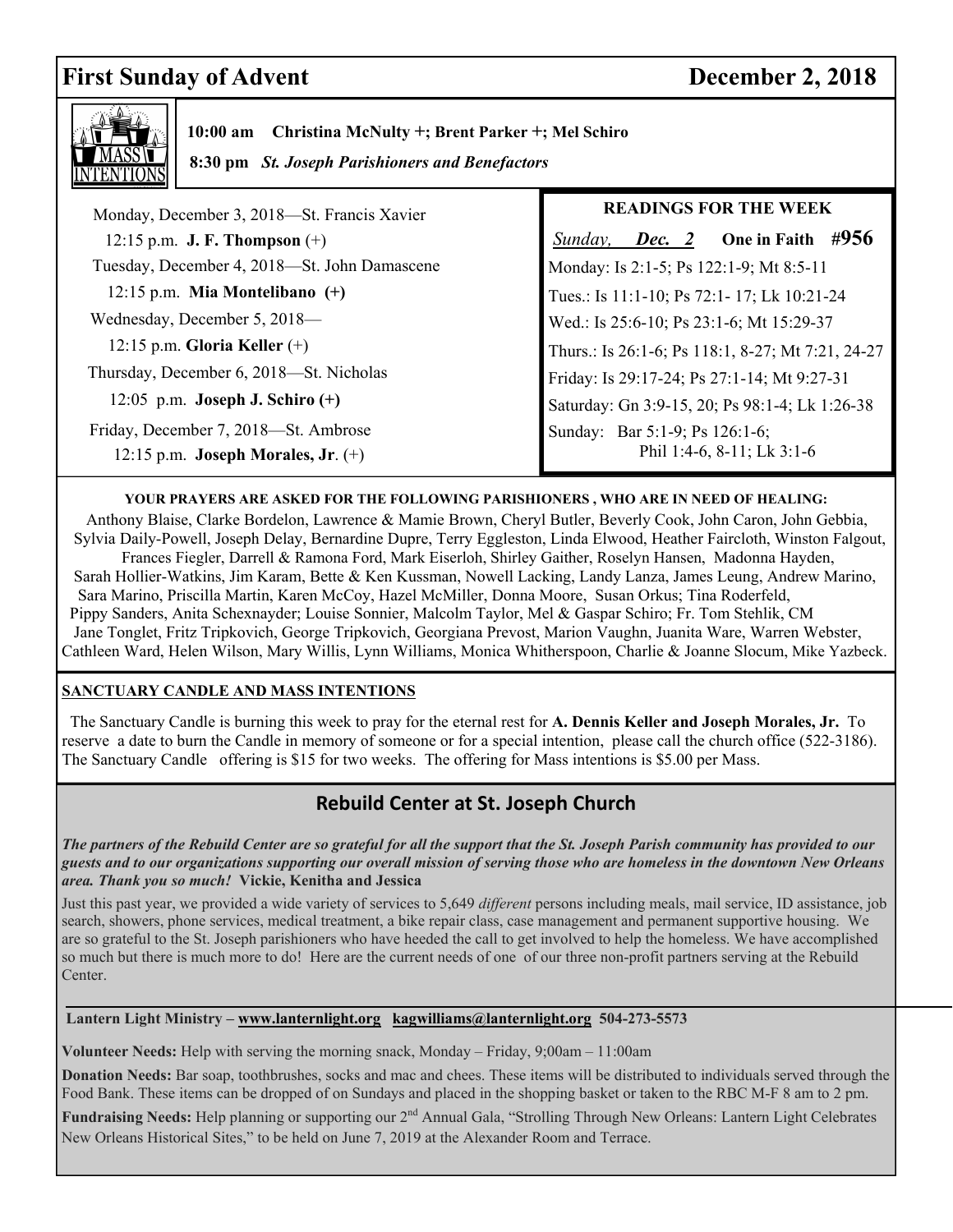I will raise up for David a just shoot; he shall do what is right and just in the land. *— Jeremiah 33:15*

*PARISH CALENDAR* 

17 Dec. *Monday,* **Prayer Service** 10 am & 5:30 pm SJC

21 Dec. *Friday,* **Church Decorating** 5 pm. (followed by meal)

**Prayer Service at St. Joseph Church** An interfaith prayer service and memorial for the homeless who have died on the streets of New Orleans in 2018, will be held on Monday, December 17, 2018, at St. Joseph Church, 1802 Tulane Avenue, New Orleans, at 5:30 PM.

**Blue Mass celebrated at the Cathedral:** A *Blue Mass* will be held to honor police, law enforcement, firefighters, and other emergency and safety officials on Sunday December 2, 2018, at the Cathedral at 10:30 AM. All are invited.

**Schedule of Christmas Masses** Christmas Eve: **4 pm**; **Midnight** Mass (Music at 11:30); Christmas Day **10 am.** Decorating for the Christmas Celebration will take place on Friday, December 21, at 5pm with a potluck meal to follow.



## **Pope Francis'** *December* **Intention**

That people, who are involved in the service and transmission of faith, may find, in their dialogue with culture, a language that speaks to the heart of people today.

## **Congratulations:**

.

to the Recently Baptized:

*Dylan Lennox Bowman* 



#### **TODAY'S READINGS**

First Reading — The days are coming when the LORD will fulfill the promise made to Israel and Judah (Jeremiah 33:14-16).

**Psalm** — To you, O Lord, I lift my soul (Psalm 25).

**Second Reading** — Abound in love for one another and for all  $(1$  Thessalonians  $3:12 - 4:2$ ).

Gospel — Stand erect and raise your heads; your redemption is at hand (Luke 21:25-28, 34-36).

#### **THE PROMISE OF JUSTICE**

 We are in fairly good company when we ask God for justice. Often enough we hear and agree with the lament of the people of Israel asking God why the wicked prosper. However, when we call out for justice, we usually want someone to get his or her comeuppance. God's justice is something other than this, of course. God's justice comprises a wonderful rightness between God and humankind.

 Today, Jeremiah looks ahead to a time when a just one will sprout from the shorn-off stump of Jesse of the house and family of David. Life was not fair in Jeremiah's time. Israel's kings held the promise of God's fidelity, but it was difficult to see how God's promise could be realized through them.

 Nevertheless, Jeremiah lifts his voice and announces that the Promised One will come. Luke's Gospel echoes that announcement, and Paul is filled with sturdy encouragement. And so Advent begins with a promise.

#### **CHARTER FOR THE PROTECTION OF CHILDREN AND YOUNG PEOPLE**

In response to the Charter for the Protection of Children and Young People from the United States Conference of Catholic Bishops, the Archdiocese of New Orleans continues to make the Hot Line available for anyone who has been hurt or sexually abused by anyone who works for the Church. The Hot Line continues to be available; the number is (504) 522-5019. In continuing our commitment to support and to heal, we invite and encourage individuals who have been hurt or sexually abused recently or in the past by clergy, religious or other employees of the Archdiocese to call our Hot Line and your message will be received confidentially by a mental health professional. Anyone can make a direct call during regular business hours to the Victims' Assistance Coordinator at (504) 861-6253.

**TREASURE & STEWARDSHIP Sunday, November 25….…....\$ 5,193.00** 

 *Thank you for your generosity!*